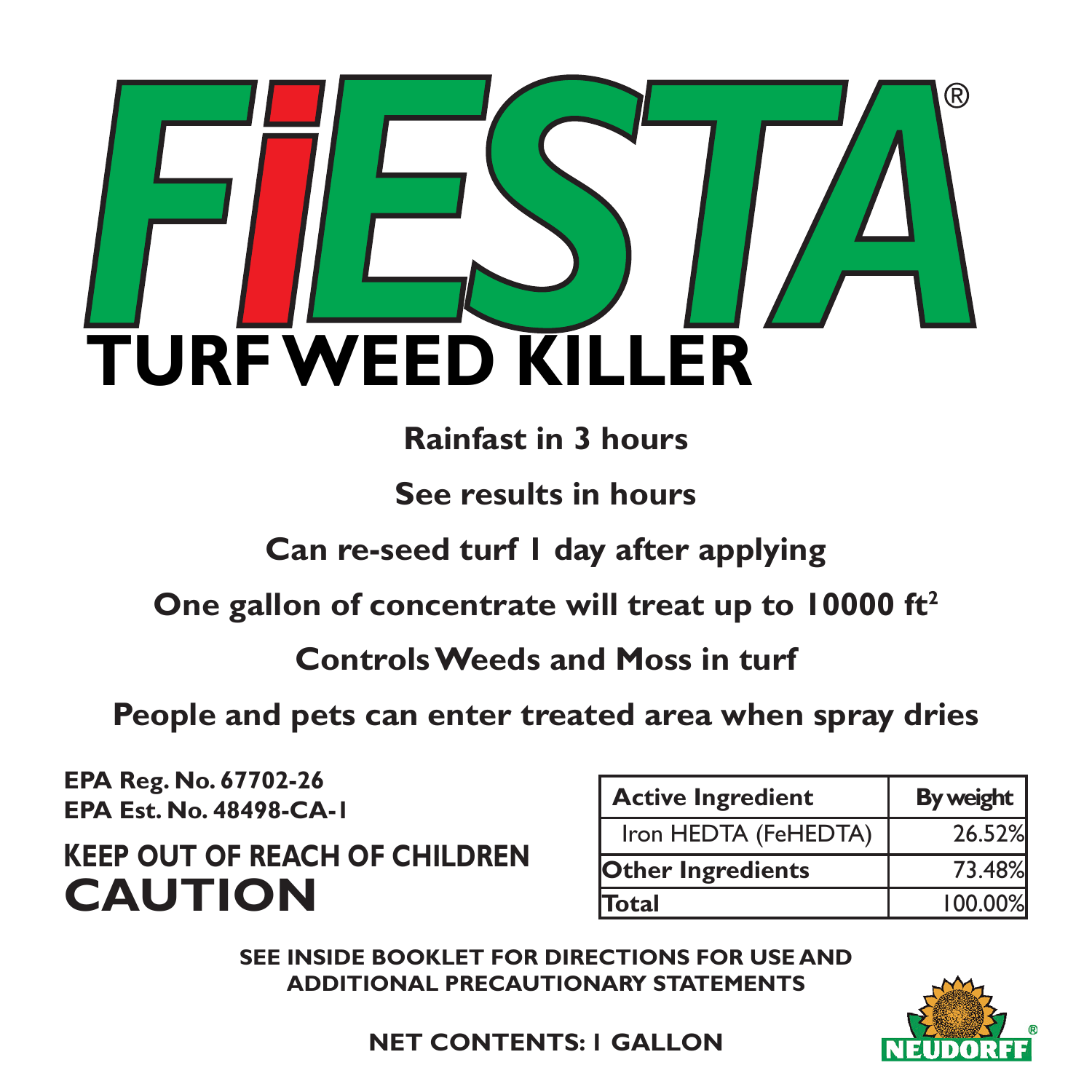| <b>FIRST AID</b>  |                                                                                                                                                                                                                                               |
|-------------------|-----------------------------------------------------------------------------------------------------------------------------------------------------------------------------------------------------------------------------------------------|
| <b>IF IN EYES</b> | -Hold eye open and rinse slowly and gently with water for 15-20 minutes.<br>-Remove contact lenses, if present, after the first 5 minutes, then continue rinsing eye.<br><b>-Call a poison control center or doctor for treatment advice.</b> |
|                   | Have the product container or label with you when calling a poison control center or doctor, or going for treatment.<br>During other times, call the poison control center at 1-800-222-1222.                                                 |

**PRECAUTIONARY STATEMENTS HAZARDS TO HUMANS AND DOMESTIC ANIMALS. CAUTION:** Causes slight eye irritation. Avoid contact with eyes or clothing. Wash thoroughly with soap and water after handling and before eating, drinking, chewing gum, using tobacco or using the toilet. Prolonged or frequently repeated skin contact may cause allergic reactions in some individuals.

#### **ENVIRONMENTAL HAZARDS**

For terrestrial uses: Do not apply directly to water, or to areas where surface water is present or to intertidal areas below the mean high water mark. Do not contaminate water when disposing of equipment washwater or rinsate.

### **DIRECTIONS FOR USE**

It is a violation of Federal Law to use this product in a manner inconsistent with its labeling. Read and follow all applicable directions and precautions on this label before using.

**SITES:** Lawns, turf (use on rights of way or non-crop areas), golf courses, parks, playgrounds, cemeteries, athletic fields

**PESTS:** Controls weeds: Bull thistle (*Cirsium vulgare*), Creeping buttercup (*Ranunculus repens*), Dandelion (*Taraxicum officinale*), Moss, Speedwell spp. , Persian speedwell (*Veronica persica*), White clover (*Trifolium repens*) Suppresses weeds: Black medic (*Medicago lupulina*), English daisy (*Bellis perennis*), Common chickweed\* (*Stellaria media*). \*At high rate only

#### **Application Directions:**

Shake well before using. Mix one part FIESTA TURF WEED KILLER with 24 parts water (5 oz. in 1 gallon of water). Apply the mixed solution at a rate of 5-10 gallons/1000 ft<sup>2</sup> (5.6 -11.5 fluid oz/yard<sup>2</sup>). Any standard hand-held or backpack sprayer can be used. Thoroughly spray weeds. Use a coarse nozzle setting to reduce drift. Uniform coverage is important. Repeat treatment in 3 to 4 weeks for best results.

**What will I see?** Works quickly; dying weeds will be seen within hours of application. Treated weeds and moss will turn brown or black. Occasionally a darkening of the grass leaf blades can occur after treatment; however the grass will recover within a few days to weeks. May stain thatch (dead grass under turf); this does not affect the health of the grass.

**Use Precautions:** Do not apply to drought stressed grass; ensure turf is well watered prior to application. Do not apply when the daytime temperature will exceed 85°F. Do not apply to bentgrass. If unsure of grass sensitivity, test spray a small area of the turf. Do not apply to newly seeded areas prior to grass seed germination. Avoid spraying desirable plants. Any desirable plants or structures accidentally contacted should be rinsed with water. To avoid staining, wait until treated area dries before re-entry. Do not apply if rainfall is expected within 3 hours of application. Do not irrigate within 3 hours of application. Do not apply to the same area more than 4 times a year.